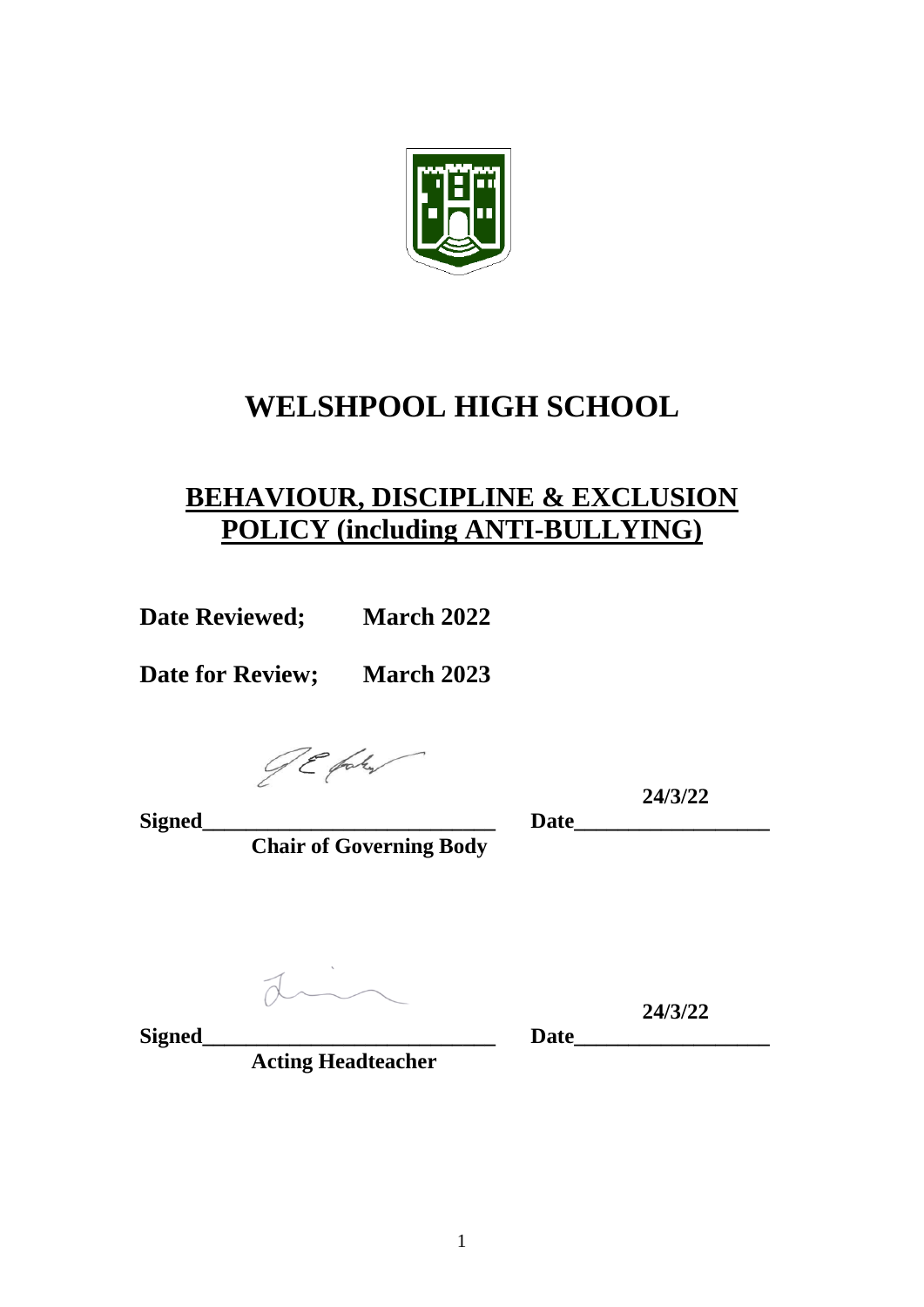## **SCHOOL ETHOS**

The governors expect the school to be a place where:

- all individuals are respected and their individuality valued.
- pupils are encouraged to achieve.
- self-discipline is promoted and good behaviour is the norm.
- rewards and sanctions are applied fairly and consistently.

## **RESPONSIBILITIES**

The Head's role is to determine the detail of the standard of behaviour acceptable to the school, to the extent that this has not been determined by the governing body. The Head has the day-to-day responsibility for maintaining discipline in the school which will include making rules and provision for enforcing them.

The Head is expected to:

- Promote self discipline and proper regard for authority among pupils.
- Encourage good behaviour and respect for others and to take measures to prevent all forms of bullying among pupils.
- Ensure that standards of behaviour are acceptable.
- Otherwise regulate the conduct of pupils.

All staff are expected to: encourage pupils to demonstrate good behaviour and respect for others and to apply all rewards and sanctions fairly and consistently. Well planned, interesting and demanding lessons make a major contribution to good discipline. Heads of Departments are charged with using their best endeavours to ensure that programmes of study and the methodology used in the Department are well thought out and of a consistently high standard. **All teachers are expected to provide stimulating lessons that provide appropriate levels of challenge for all pupils, and where high expectations for learning and behaviour are the norm.**

All pupils are expected to:

- Attend school regularly and on time.
- Wear the school uniform and make an effort to have a clean and tidy appearance.
- Bring all equipment/books in a bag and take care of school property.
- Arrive on time for each lesson.
- Complete all homework, classroom and coursework on time and to the best of their ability.
- Tell a member of staff if anyone is being harassed or bullied.
- Keep the school free from litter and graffiti.
- Be polite and helpful to others.

## **STANDARDS OF BEHAVIOUR**

The school has high standards of behaviour and endeavours to encourage good habits of work and behaviour from the moment a child enters the school.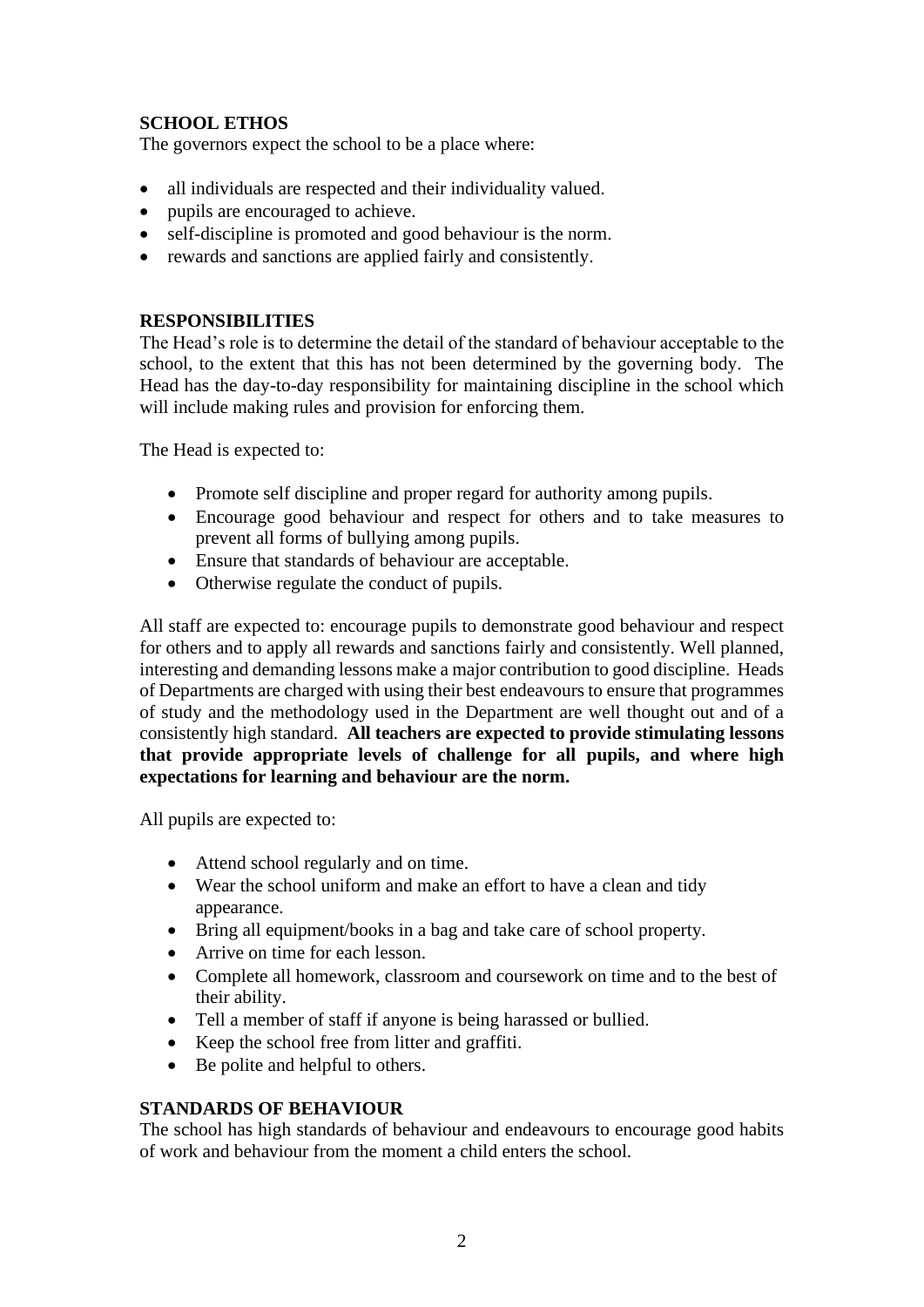All staff are expected to promote self-discipline amongst pupils and to deal appropriately with any unacceptable behaviour.

All staff are expected to ensure that there is no discrimination in the classroom.

Punctual attendance at school and lessons is required.

All absence from lessons must be explained and unexplained absence will be followed up by the relevant staff.

It is understood that there will be variations in staff acceptance and tolerance of pupils' behaviour in class and on school trips depending on the nature of the class/trip and content of the lesson, but behaviour which does not allow constructive teaching and learning is totally unacceptable and all staff have a duty to ensure that such behaviour is not tolerated.

Through regular discussions at Year Group and School Council meetings the school endeavours to ensure that staff apply all standards consistently and fairly.

## **BEHAVIOUR OUTSIDE SCHOOL**

The Headteacher will take action to regulate behaviour of pupils off school premises in order to:

- Maintain good order on transport, walking, educational visits or other placements such as work experience or college courses.
- Ensure behaviour which does not threaten the health or safety of learners, staff or members of the public.
- Provide reassurance to pupils who may feel threatened or intimidated by the behaviour of their peers.
- Provide reassurance to members of the public about school care and control over pupils and thus protect the reputation of the school.
- Provide protection to individual staff from harmful conduct by pupils of the school when not on the school site.

## **REWARDS AND SANCTIONS**

All rewards and sanctions must be applied fairly and consistently. None of the school's sanctions will be degrading or humiliating.

#### **Rewards**

Wherever possible, staff should use their own reward system to encourage good behaviour.

The rewards used by the school are numerous, for example praise, stickers, commendations, badges, use of the pupil planner, postcards and letters home.

#### **Sanctions**

Sanctions should be applied when rewards have failed, or where it is necessary in the circumstances to show appropriate disapproval.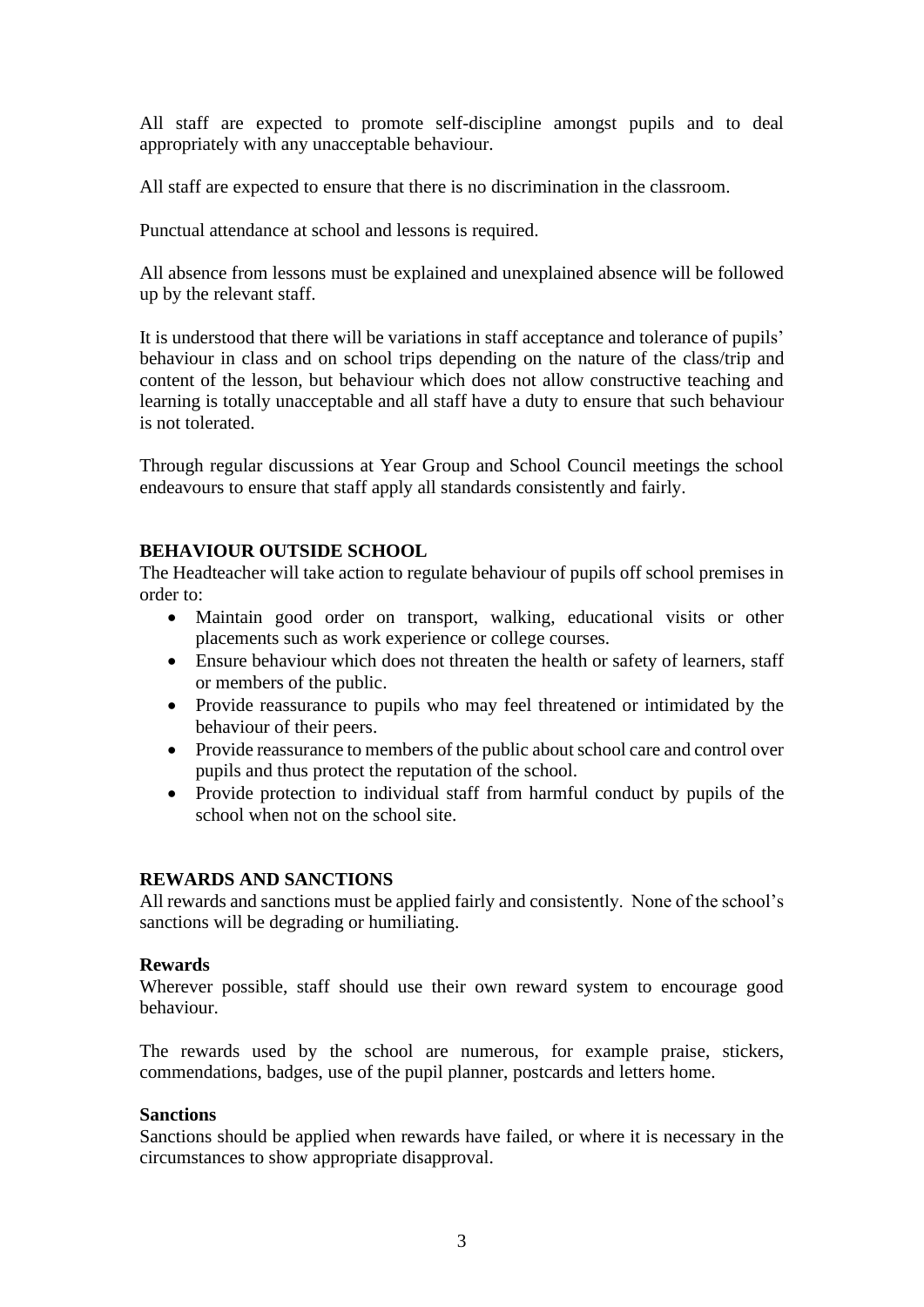All staff must seek to ensure that punishments are proportionate to the offence, and should enable pupils to make reparation where possible. As far as possible the sanction applied should be as constructive as possible.

The following sanctions may be used in the school in appropriate cases:

- Completion of work at home or extra work (in school or at home).
- Carrying out useful tasks to help the school.
- Detention in school hours or at lunchtime or outside school hours (provided that the parents have been notified at least 24 hours previously).
- Removal from the group/class or particular lesson to a separate and supervised area.
- Withdrawal of break or lunchtime privileges.
- Withholding participation in extra curricular activities and events (which would in the case of school trips mean the forfeiting of the pupil's trip costs) which are not essential to the curriculum.
- Internal exclusions.
- Managed move to another school.
- Fixed and permanent exclusions.

## **EXCLUSIONS**

Only the Head, or if the Head is away, the member of staff in charge i.e. Deputy Head or Assistant Head can exclude a pupil. Recommendations for exclusion can only be made by a Head of Year or a member of the Senior Management Team. All incidents leading to exclusion will be fully investigated, and the standard of proof applied is the balance of probabilities, i.e. if it is more probable than not that the pupil did what he/she is alleged to have done.

Pupils may be excluded for one or more fixed periods or permanently. Please see Appendix 1 Model letter – Notification of Permanent Exclusion from LEA, Appendix 2 Model letter Notification of Permanent Exclusion from Welshpool High School, and Appendix 3 Model pupil letter Notification of Permanent Exclusion from Welshpool High School.

## **Fixed Periods**;

For serious breaches of the school's behaviour/discipline policies, other than those that would lead to permanent exclusion, pupils can be excluded for one or more fixed term periods not exceeding 45 school days in any one school year. **The governing body have to meet to sanction an exclusion if a pupil exceeds 15 days or more exclusions in a school term.** 

**The limit of 45 days applies to the pupil and not to the institution; therefore any days of fixed-term exclusion served on the pupil in any school or Pupil Referral Unit in the same school year will count towards the total.**

A decision to exclude a pupil permanently will only be taken as a last resort when a wide range of strategies for dealing with disciplinary offences has been employed to no avail or if an exceptional 'one-off' offence has been committed; examples of this are: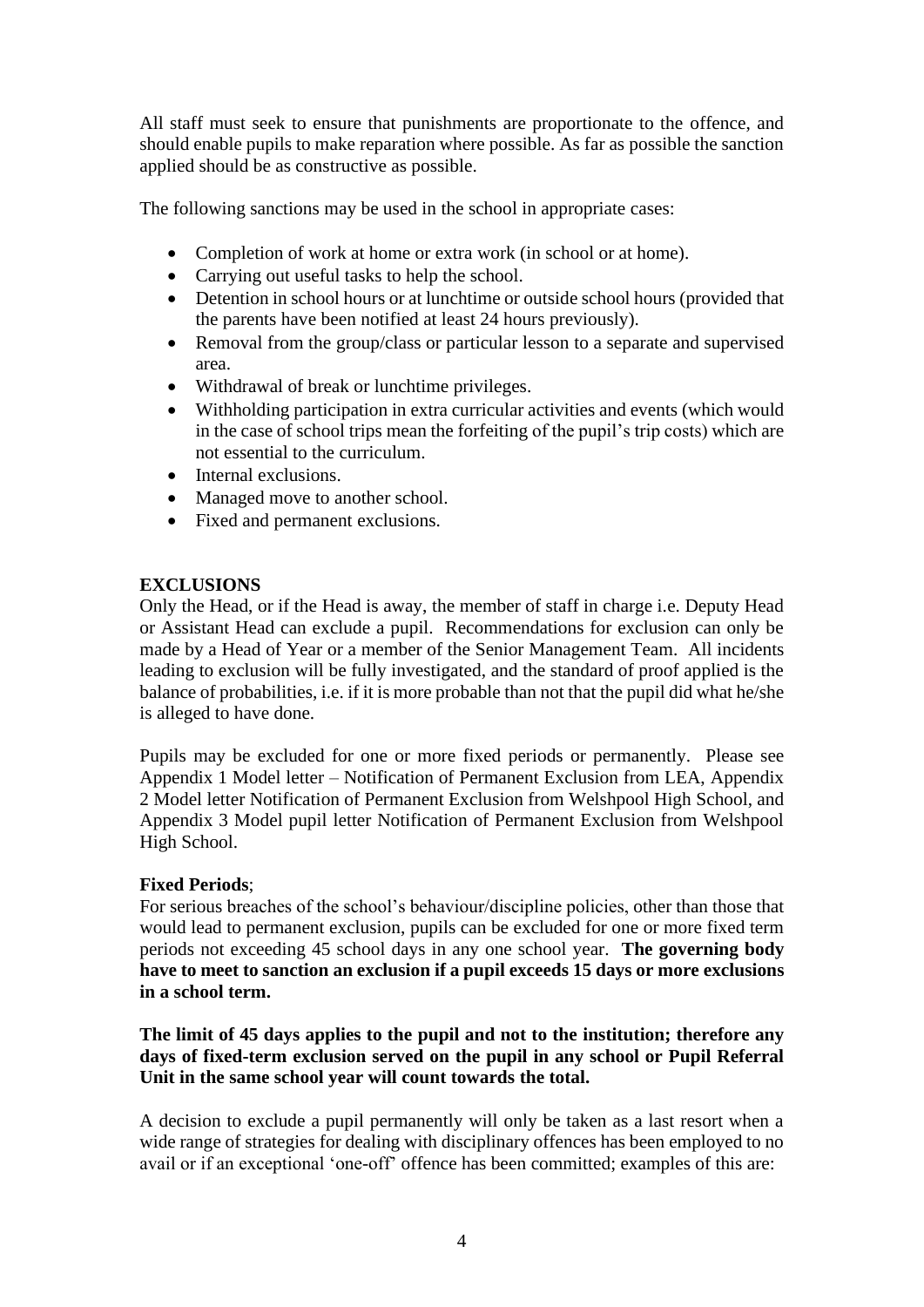- Serious violence, actual or threatened, against a pupil or a member of staff.
- Sexual abuse or assault.
- Supplying and/or using an illegal drug on school site.
- Use or threatened use of an offensive weapon; including carrying an offensive weapon.

However, these examples are not exclusive and other offences which seriously compromise the well-being, security or discipline of the school community will lead to a permanent exclusion.

## **Disability**

Where the misbehaviour of pupils is related to a mental or physical disability, the governors expect that the Head will make reasonable adjustments to enable those pupils to be included within the school community.

These will include;

- Ensuring that staff have had training in the nature of disabilities, and how they should treat pupils with disabilities;
- Ensuring that staff are aware of any pupils with such disabilities;
- Ensuring that help is sought from the LA to enable the school to make reasonable adjustments;
- Ensuring that school resources within the available budget are committed to assist in making reasonable adjustments.

Such adjustments will not be made for serious 'one-off' offences outlined above with regard to permanent exclusion.

## **Drug-related Exclusions**

Any decision to exclude in a drug-related case will be based on the criteria spelled out in the school's Substance Misuse Policy.

## **Inappropriate Exclusion**

The school does not see exclusion as normally appropriate in the following cases:

- Minor breaches of discipline
- Poor academic performance
- Truancy or lateness
- Pregnancy
- Breaches of school uniform rules or rules on appearance (including jewellery and hairstyle), except where these are persistent and in open defiance of such rules and where all other avenues for resolving the uniform dispute have been exhausted.
- Punishing pupils for the behaviour of their parents/carers, e.g. where parents/carers refuse or are unable to attend a meeting.
- Protecting victims of bullying by sending them home.

## **SUMMARY OF LUNCHTIME EXCLUSION**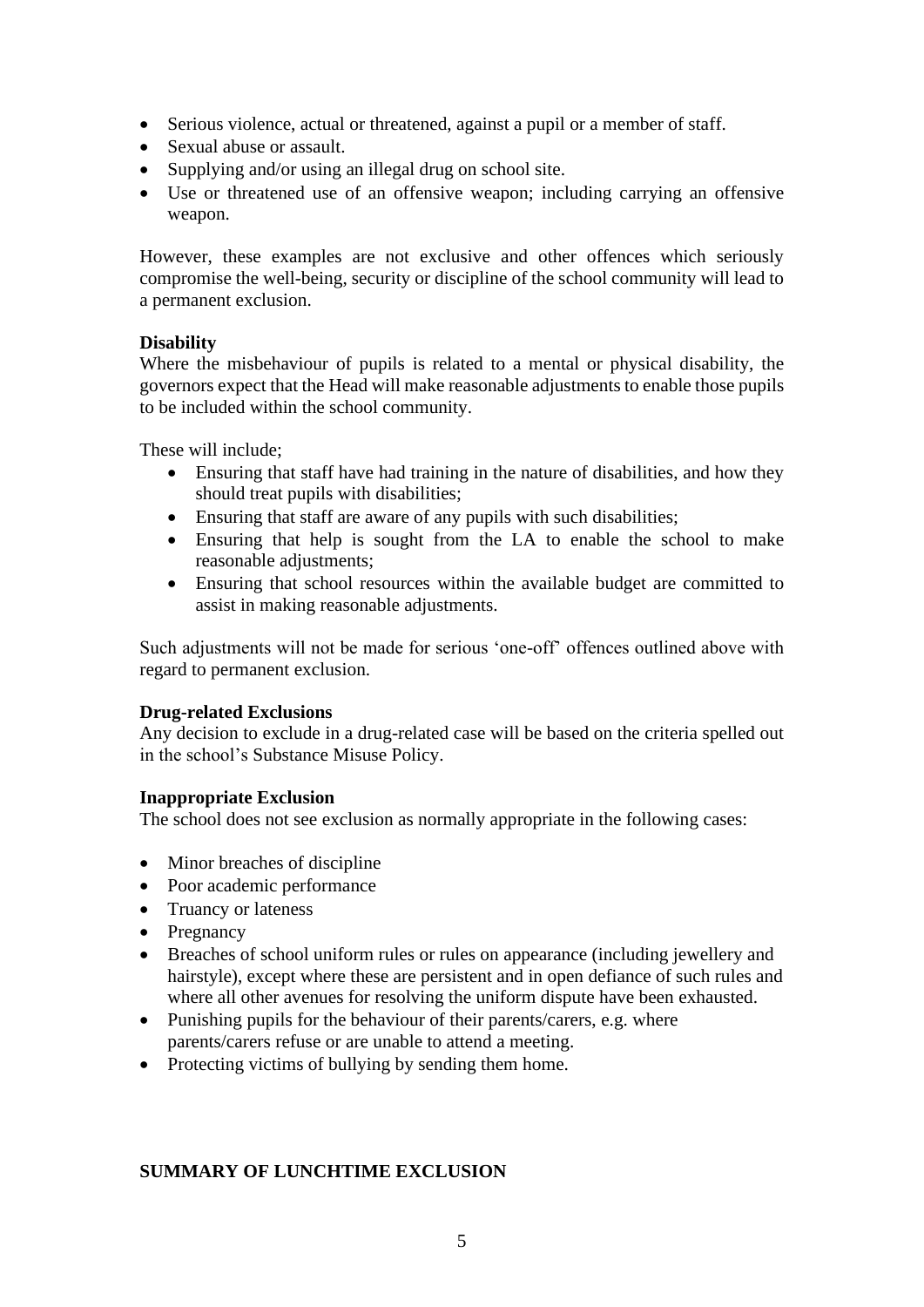- Some pupils' behaviour can be particularly difficult at lunchtime. Where this is the case, it may be possible, through discussion and agreement with the parent/carer, to arrange for the pupil to go home for lunch. If this is not feasible, provision exists to exclude the pupil for the duration of the lunchtime, placing the legal responsibility for the pupil back with the parent/carer.
- Where lunchtime exclusion is used it should be a short-term measure only, with regular review of whether it continues to be an appropriate approach. Lunchtime exclusion must be treated as equivalent to one quarter of a school day. If these quarter days add up to more than five school days in a school term, including when they are added to other fixed-term exclusions, this will then entitle the relevant person to make representations to the governing body.
- Where a pupil is kept in the school during lunchtime, but away from other pupils, this will not count as a formal exclusion but as an 'internal exclusion'. Arrangements should be made for pupils who are entitled to free school meals. This may mean providing a packed lunch.

#### **PARENTAL/CARER CO-OPERATION**

Parental/carer co-operation forms part of the contract between the school and all parents of pupils at the school. A refusal to abide by the terms of an exclusion may be considered a breach of contract.

#### **APPEALS**

Parents/carers are entitled to appeal to the governing body against any exclusion. A letter stating the intention to appeal should be sent to the Clerk of the Governing Body at the school. A hearing will be set up as quickly as possible, but within 10 days at the latest.

The Governing Body's decision is final.

## **CONTINUING EDUCATION**

The school will continue to provide education for a pupil who remains on roll and in the case of an exclusion of more than 15 days, the school will consider:

- How the pupil's education will continue
- How his/her problems might be addressed in the interim
- Reintegration post-exclusion

## **CORPORAL PUNISHMENT AND RESTRAINT**

In accordance with the law there is no corporal punishment allowed by the school. However, if authorised by the Head, a teacher, or other member of staff, may use 'reasonable force' to prevent a pupil from;

- Committing an offence
- Causing personal injury or damage (including to themselves)
- Engaging in any activity prejudicial to the maintenance of good order, whether during a lesson or at any other time.

The Head has authorised all teaching staff to use reasonable force in the above circumstances. Please refer to Staff Handbook for further guidance for staff regarding physical contact with pupils, including restraint.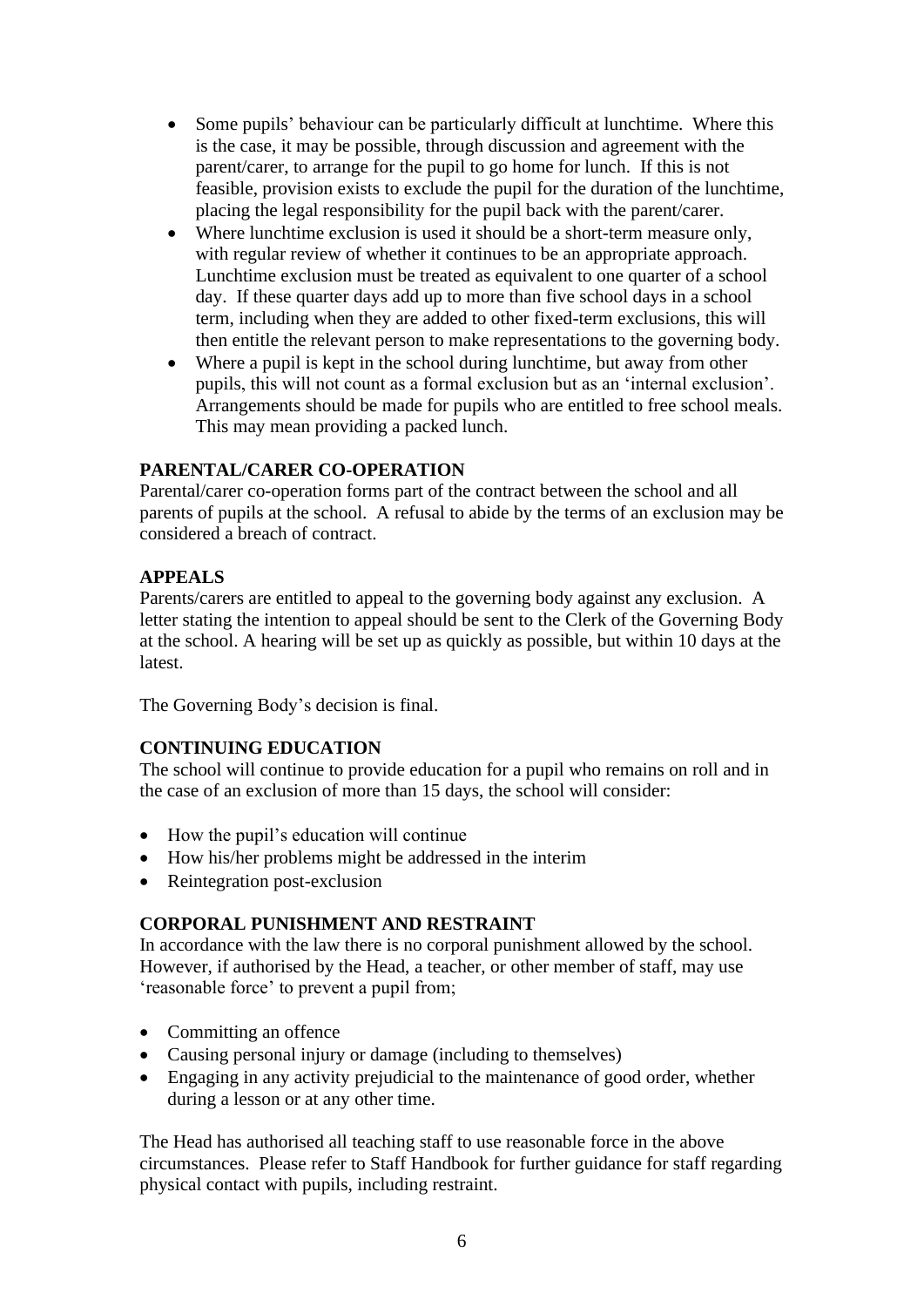## **BEHAVIOUR SUPPORT SYSTEMS**

The school has a number of programmes and techniques for supporting behaviour management. These are:

- Counselling
- Team Around the Family (TAF) Panel
- Consultations with Educational Psychologist
- Youth Intervention Service
- Social Inclusion Programme
- Work Placements and alternative curriculum design
- Liaison with LEA Officers.
- Personal Support Plans/Individual Behaviour Plan
- Referral to the Pupil Intervention Panel (PIP)

#### **INVOLVEMENT OF PARENTS**

Parents will be involved in discipline cases as appropriate. Individual staff should not involve parents in discipline issues without first informing the Head of Year.

Parents are also encouraged to support good behaviour and positive habits in their children through the school's Home-School Agreement and at parents' meetings.

#### **INVOLVEMENT OF STAFF**

The working of the school policies and procedures will be discussed regularly at staff meetings. Staff will also be involved in discussions with pupils in form/tutor group time.

Staff will also be called upon from time to time to identify problems that may be behind any bad behaviour and to suggest possible courses of action. Training in behaviour management will be provided from time to time.

## **INVOLVEMENT OF PUPILS**

Article 12 of the UN Convention on the Rights of the Child allows children who are capable of forming views the right to express those views.

The School Council will be involved in reviewing the school's anti-bullying policies and procedures and in the school's programmes to reinforce self-discipline and positive work and behaviour patterns. The government's Circular 10/99 also suggests that pupils can help to reinforce behaviour policies by contributing to them.

Discussions in Form/tutor group time will inform the deliberations of the School Council.

The Assistant Headteachers with responsibility for Upper and Lower school are responsible for ensuring the positive contribution of pupils. In particular the ALNCO will ensure that the needs of ALN pupils are properly taken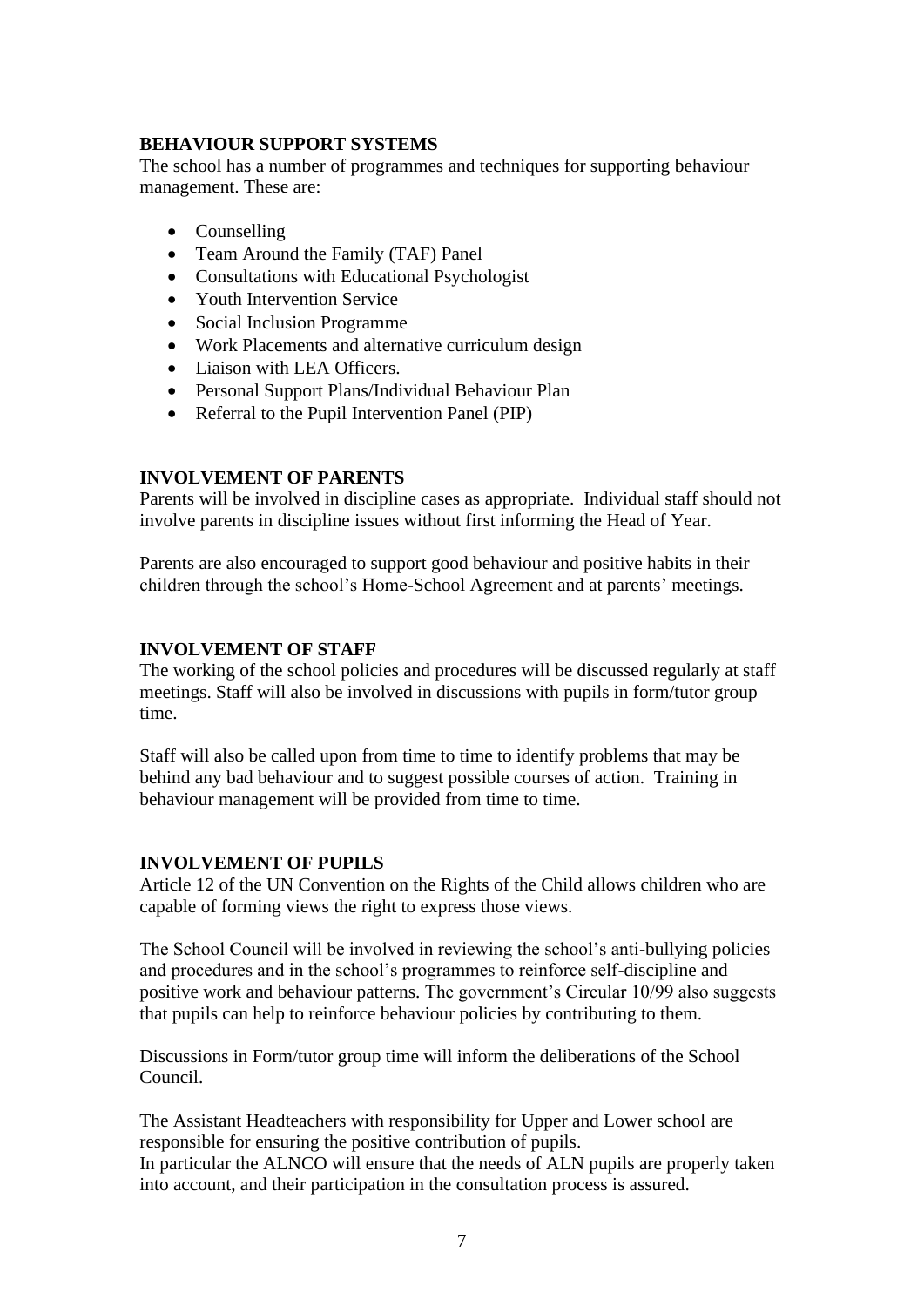#### **CONSULTATION**

The Head will seek the widest possible agreement for this policy, and will report at least annually to the Governing Body on its implementation.

#### **STRATEGIC EQUALITY PLAN**

All rewards and sanctions must be applied fairly and consistently and in accordance with the school's Equal Opportunities Policy, and the protected characteristics in the Equality Act 2010.

## **LINKS WITH OTHER POLICIES**

The policy should be read alongside the following;

- The school's statement of ethos and aims
- The school development plan
- The Substance Misuse policy
- The attendance policy
- The anti-bullying policy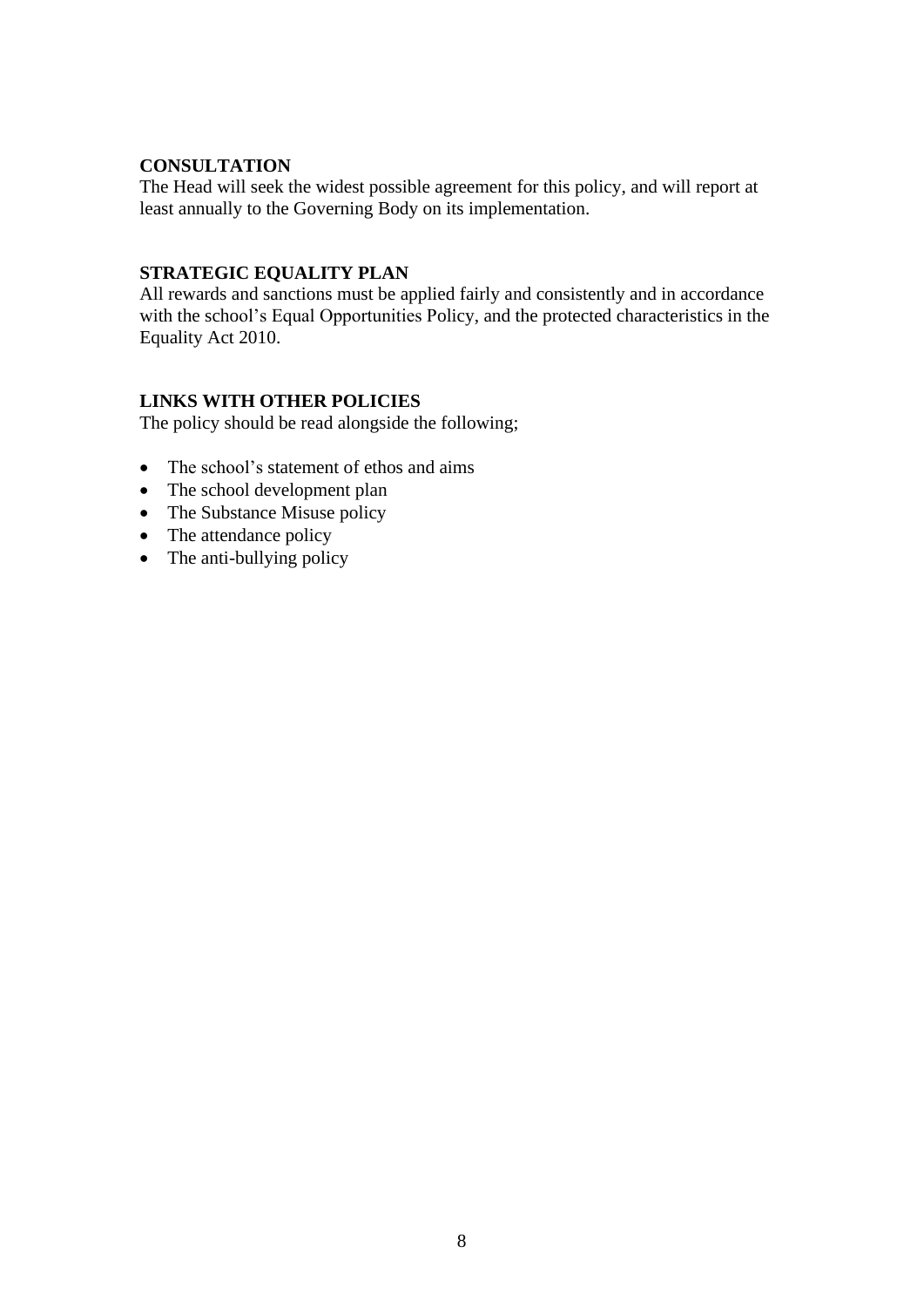Model letter – Notification of Permanent Exclusion from LEA

Dear

## **Notification of Permanent Exclusion – [Name of Pupil]**

I acknowledge receipt of your notification of permanent exclusion, dated [ *date* ] , in respect of [*name of pupil*].

I confirm that [*name of pupil*] will remain solely registered with your school until the 16<sup>th</sup> day following your decision to permanently exclude him/her from the school i.e. [ *16th day following exclusion* ]. With effect from that date, the Authority will become responsible for his/her education which will be provided through the Complementary Education Service. It is, therefore, essential that you change this pupil's registration status to dual registered, with the Complementary Education Service as the main base, from the 16<sup>th</sup> day following the decision to exclude,  $\int$  16<sup>th</sup> day ] until he/she ceases to be a pupil at your school. The date when he/she ceases to be a pupil at your school will be determined by the outcome of the Pupil Discipline Committee meeting of your governing body and any subsequent appeal that may occur.

Should [*name of pupil*] be enrolled in a new school within the first 15 school days following your decision to exclude, the normal transfer of registration / common transfer file arrangements will apply.

I trust that this clarifies the position.

Yours sincerely,

## **[Signed]**

School Effectiveness Officer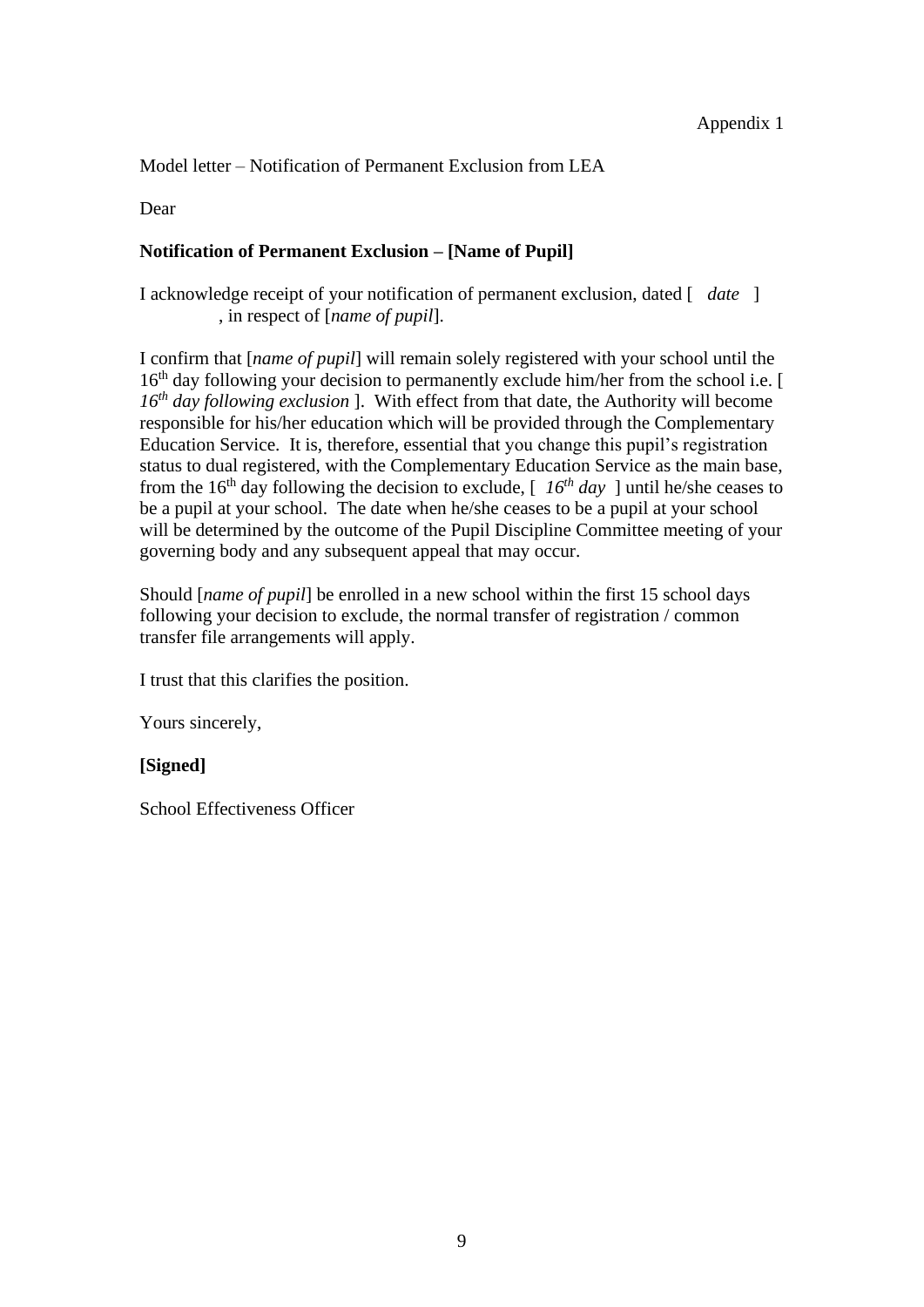#### Appendix 2

Model letter – Notification of Permanent Exclusion from Welshpool High School

Dear Parent

#### **Permanent Exclusion**

I am writing to inform you that your son/daughter \_\_\_\_\_\_\_\_\_\_\_\_\_\_\_\_\_\_\_\_(d.o.b.) has been permanently excluded from school with effect from \_\_\_\_\_\_\_\_\_\_\_\_\_\_\_\_\_\_. This means that he/she will not be allowed to attend school. Although he/she is still on the school roll. The reason(s) for this exclusion and the circumstances surrounding the decision, including the steps taken to try to avoid an exclusion, are as follows:

The following warnings, fixed term exclusions and other disciplinary and support measures were utilised prior to the present exclusion:

Please ensure that any work set by the school is completed and returned to us for marking.

May I inform you that, as a permanently excluded pupil, your son/daughter is barred from the school premises and would be advised to keep well away from the site. Further information on the implications of exclusion can be obtained from:

• ALN Manager: Vulnerable Learners with Specialism in Child Protection & Safeguarding, Powys County Hall, Llandrindod Wells, Powys, LD1 5LG, tel: 01597 826431.

In addition, information can be obtained from SNAP Cymru, telephone: 0808 8010608 / 02920 348 990, [www.snapcymru.org.](http://www.snapcymru.org/)

As your son/daughter has been permanently excluded from the school, a meeting of the governing body's Pupil Discipline Committee must be held in order to review my decision.

You and your son/daughter will be invited to attend the special meeting of the governing body's Pupil Discipline Committee, which will be held between the  $6<sup>th</sup>$  and  $15<sup>th</sup>$  school day following the date of exclusion. You will have the right to bring a 'friend' or legal representative with you to the meeting to give you advice and support. A representative of the LEA will also be invited to be present. At the meeting I will explain to the governors the events that led to my decision to exclude your son/daughter, and you will be given the opportunity of submitting any representations orally and/or in writing. The Pupil Discipline Committee will then take a decision and inform you of it.

The arrangements for enabling your son/daughter to continue his/her education, during the period of this exclusion up to the time of the meeting of the Discipline Committee, are as follows:-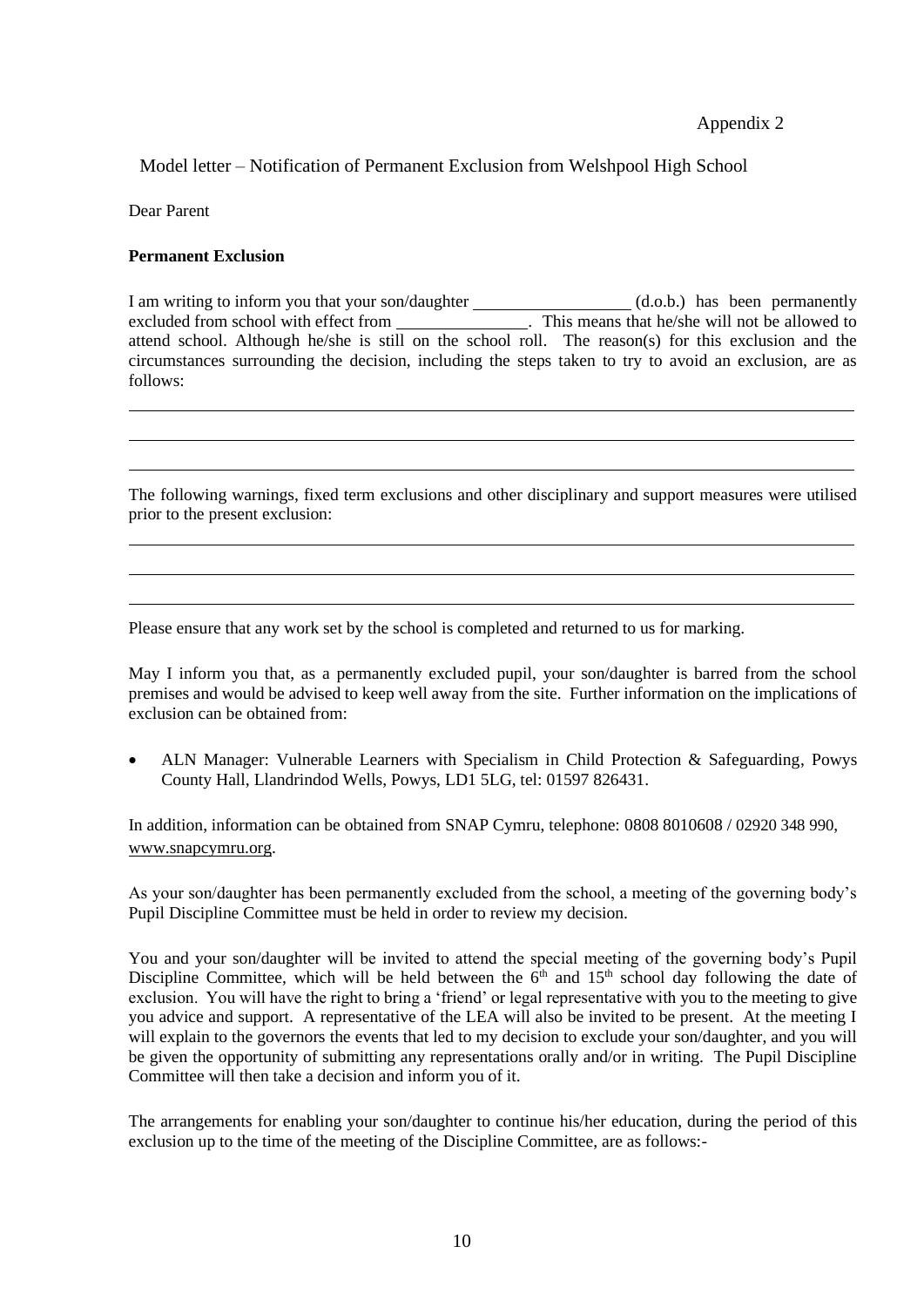Please ensure that any work set by the school is completed and returned to us for marking.

You have the right to see a copy of your son/daughter's school record. Due to confidentiality restrictions, you will need to notify me in writing as soon as possible if you wish to receive a copy. I will be happy to supply you with a copy if you request it and a charge may be made for photocopying.

A parent/carer also has the right to make a claim of disability discrimination to the Special Educational Needs Tribunal for Wales (SENTW) if she or he thinks that the exclusion is because of a disability their child has. The address to which claims should be sent is The Welsh Office, Government Buildings, Spa Road East, Llandrindod Wells, Powys LD1 5HA. Helpline: 0300 025 9800. Website: [www.sentw.gov.wales.](http://www.sentw.gov.wales/)

As your son/daughter has passed his/her  $11<sup>th</sup>$  birthday, he/she has the same rights as yourself as outlined above, and will be receiving a letter informing him/her of this.

Yours sincerely

Headteacher

Copy to: ALN Manager: Vulnerable Learners with Specialism in Child Protection & Safeguarding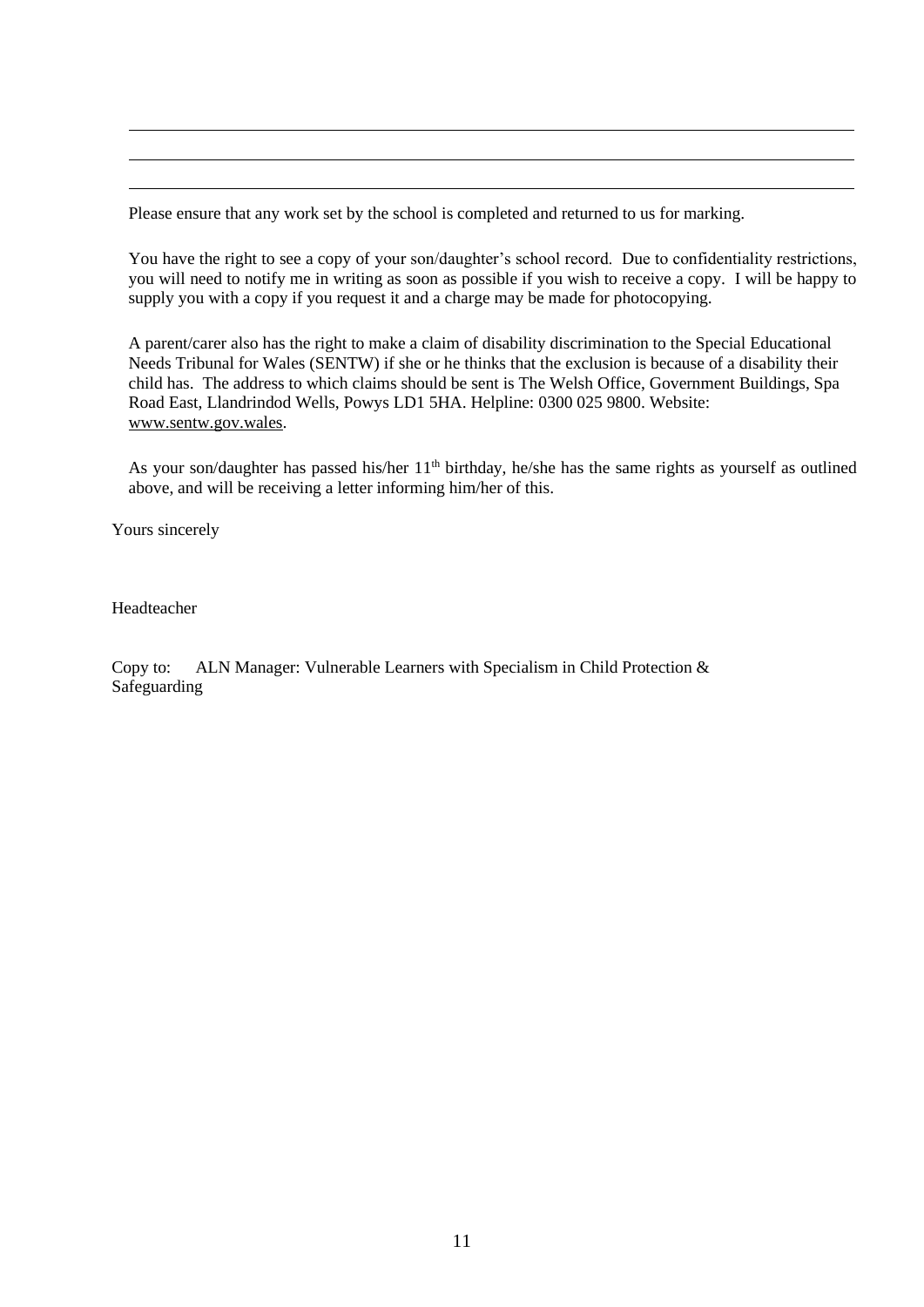Model pupil letter – Notification of Permanent Exclusion from LEA

Dear [Pupil's Name]

Permanent Exclusion

I am writing to inform you that you have been permanently excluded from school with effect from . This means that you will not be allowed to attend school although you are still on the school roll. The reason(s) for this exclusion and the circumstances surrounding the decision, including the steps taken to try to avoid an exclusion, are as follows:

\_\_\_\_\_\_\_\_\_\_\_\_\_\_\_\_\_\_\_\_\_\_\_\_\_\_\_\_\_\_\_\_\_\_\_\_\_\_\_\_\_\_\_\_\_\_\_\_\_\_\_\_\_\_\_\_\_\_\_\_\_\_\_\_\_\_\_\_\_\_\_\_\_\_\_ \_\_\_\_\_\_\_\_\_\_\_\_\_\_\_\_\_\_\_\_\_\_\_\_\_\_\_\_\_\_\_\_\_\_\_\_\_\_\_\_\_\_\_\_\_\_\_\_\_\_\_\_\_\_\_\_\_\_\_\_\_\_\_\_\_\_\_\_\_\_\_\_\_\_\_ \_\_\_\_\_\_\_\_\_\_\_\_\_\_\_\_\_\_\_\_\_\_\_\_\_\_\_\_\_\_\_\_\_\_\_\_\_\_\_\_\_\_\_\_\_\_\_\_\_\_\_\_\_\_\_\_\_\_\_\_\_\_\_\_\_\_\_\_\_\_\_\_\_\_\_

The following warnings, fixed term exclusions and other disciplinary and support measures were utilised prior to the present exclusion:

\_\_\_\_\_\_\_\_\_\_\_\_\_\_\_\_\_\_\_\_\_\_\_\_\_\_\_\_\_\_\_\_\_\_\_\_\_\_\_\_\_\_\_\_\_\_\_\_\_\_\_\_\_\_\_\_\_\_\_\_\_\_\_\_\_\_\_\_\_\_\_\_\_\_\_ \_\_\_\_\_\_\_\_\_\_\_\_\_\_\_\_\_\_\_\_\_\_\_\_\_\_\_\_\_\_\_\_\_\_\_\_\_\_\_\_\_\_\_\_\_\_\_\_\_\_\_\_\_\_\_\_\_\_\_\_\_\_\_\_\_\_\_\_\_\_\_\_\_\_\_ \_\_\_\_\_\_\_\_\_\_\_\_\_\_\_\_\_\_\_\_\_\_\_\_\_\_\_\_\_\_\_\_\_\_\_\_\_\_\_\_\_\_\_\_\_\_\_\_\_\_\_\_\_\_\_\_\_\_\_\_\_\_\_\_\_\_\_\_\_\_\_\_\_\_\_

Please ensure that any work set by the school is completed and returned to us for marking.

May I inform you that, as a permanently excluded pupil, you are barred from the school premises and would be advised to keep well away from the site. Further information on the implications of exclusion can be obtained from:

• ALN Manager: Vulnerable Learners with Specialism in Child Protection & Safeguarding, Powys County Hall, Llandrindod Wells, Powys, LD1 5LG, tel: 01597 826431.

In addition, information can be obtained from SNAP Cymru, telephone: 0845 120 3730, www.snapcymru.org.

As you have been permanently excluded from the school, a meeting of the governing body's Pupil Discipline Committee must be held in order to review my decision.

You and your parent(s) will be invited to attend the special meeting of the governing body's Pupil Discipline Committee, which will be held between the 6th and 15th school day following the date of exclusion. You will have the right to bring a 'friend' or legal representative with you to the meeting to give you advice and support. A representative of the LEA will also be invited to be present. At the meeting I will explain to the governors the events that led to my decision to exclude you, and you will be given the opportunity of submitting any representations orally and/or in writing. The Pupil Discipline Committee will then take a decision and inform you of it.

The arrangements for enabling you to continue your education, during the period of this exclusion up to the time of the meeting of the Discipline Committee, are as follows:-

\_\_\_\_\_\_\_\_\_\_\_\_\_\_\_\_\_\_\_\_\_\_\_\_\_\_\_\_\_\_\_\_\_\_\_\_\_\_\_\_\_\_\_\_\_\_\_\_\_\_\_\_\_\_\_\_\_\_\_\_\_\_\_\_\_\_\_\_\_\_\_\_\_\_\_ \_\_\_\_\_\_\_\_\_\_\_\_\_\_\_\_\_\_\_\_\_\_\_\_\_\_\_\_\_\_\_\_\_\_\_\_\_\_\_\_\_\_\_\_\_\_\_\_\_\_\_\_\_\_\_\_\_\_\_\_\_\_\_\_\_\_\_\_\_\_\_\_\_\_\_ \_\_\_\_\_\_\_\_\_\_\_\_\_\_\_\_\_\_\_\_\_\_\_\_\_\_\_\_\_\_\_\_\_\_\_\_\_\_\_\_\_\_\_\_\_\_\_\_\_\_\_\_\_\_\_\_\_\_\_\_\_\_\_\_\_\_\_\_\_\_\_\_\_\_\_

Please ensure that any work set by the school is completed and returned to us for marking.